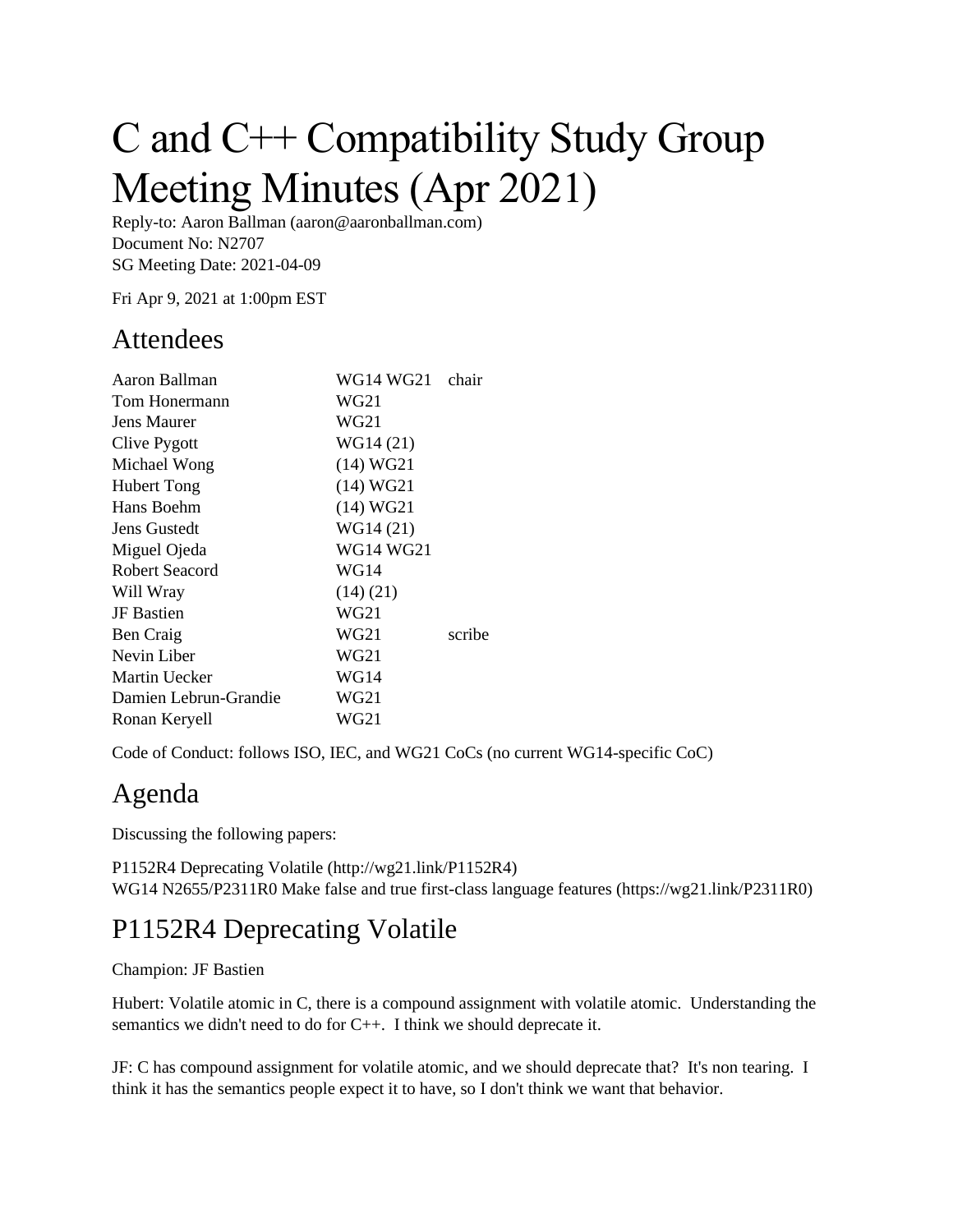Hubert: compound assignment being confusing is multiple accesses, so if you have a hardware loop, then that is confusing.

JF: I think you are right there, I agree with you.

Clive: The simple assignment text seems like it might be a problem.

JF: When you have  $a = b = c$  and the b in the middle is volatile, then that's a problem. This has changed over time.

Hubert: I think for C, we shouldn't change it. In  $C_{++}$  we translate the lvalue'ness over, where we don't do that in C. The confusion in  $C_{++}$  isn't translated to C. The rationale would be more  $C_{++}$  compat vs. there being a reason.

Clive: It sounded like it was deprecating 'int  $i =$  something;'.

Maurer: The discarded value part addresses that.

Clive: In that case I don't have a problem.

JF: I think we want to ban the same thing in C, because when I see  $a = b = c$ , I expect it to not to do weird volatile things.

Clive: Or make it clear that it's the same as  $a = b$  and  $a = c$ .

Hubert: That's already clear in C.

JF: C has a very clear wording, I agree on that. It's confusing to readers though.

Aaron: The semantics in the standard is clear, but the semantics aren't clear to developers.

JF: The C++ standard has examples with dinosaurs.

Aaron: Is the intent that op<sub>++</sub> and op-- be UB or ill-formed?

JF: It won't compile.

Gustedt: atomic and volatile, would be good if this could be clarified for the C standard. We all have these volatiles in the interface for atomic stuff, and I'm not sure that they are needed. Not sure if we should have atomic with and without volatile. For assignment, the difference in  $C_{++}$  is that you get an lvalue back that you can assign to, so for volatile, this is something really weird. In C, it's just a normal value that you can't assign back into it.

JF: The behavior in C++ changed between 98 and 11. Instead of writing  $a = b = c$ ; they should write either `b = c; a = b;` or `b = c; a = c;`. I don't know as a reader which the author intended, even though the C semantics in the standard is clear.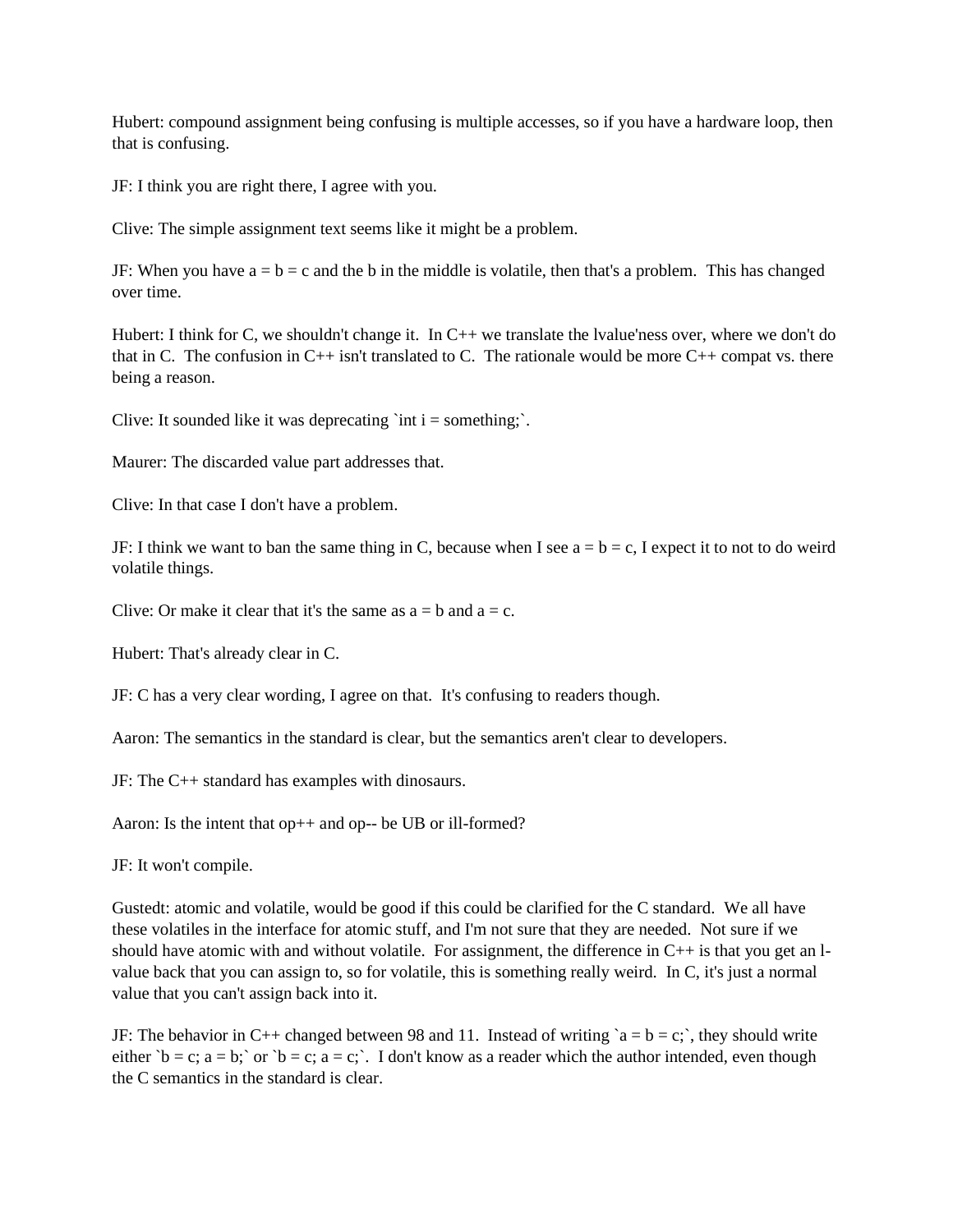JF: We do deprecate volatile atomic when it isn't lock free. That may resolve some of the issues. You are either going to have an embedded lock or lock table somewhere. Shared memory non-lock free atomic makes no sense. If it's not lock free, it will give you a deprecation warning, with an eye towards making it not possible in the future.

Martin: Normally, we don't deprecate a feature just because we don't want people to use it. We'd expect compilers to step in and warn as a QoI issue. Maybe in 10 years we would do something about it.

JF: Agree that is how WG14 normally works. Hoping that C will do more warnings. I think WG14 should have a different approach here. I'm not trying to give you a nicer tool. I'm trying to reduce the number of bugs in code. You may be able to reduce this in terms of product recalls and lives saved. A newer string.h would be nice, but we wouldn't want to deprecate an old one to keep compatibility. This is in a different category.

Martin: long term, you wanted a template load thing. You couldn't do that in C. Maybe we could do something similar with a different syntax. Will we later diverge anyway.

JF: C++ and C should have different syntax for some things. In this case, we are operating at the same abstraction levels. Paul McKenney's paper on this is something that he wants to use in the Linux kernel. So whether we end up using generic in C, or having different syntax, I'm not sure. Maybe the 'T' is passed as a parameter to a macro.

Martin: What is the motivation behind getting rid of the qualifier?

JF: At point of use, you don't see the qualifier. Having a function that does the read and write makes it clear at the point of use, and not just the point of declaration. We also want to be able to say that certain memory locations always need to be volatile accesses.

Aaron: I'm in favor of doing this in C, and I would recommend that the C paper have very strong motivation for doing that deprecation. Feedback from actual users helps motivate WG14. WG14 is likely to balk at doing this deprecation without strong motivation.

JF: Won't be sending this to WG14 myself, but would be glad to have someone else do it.

JF: Function signature stuff never effected mangling, so even the C++ side of thing never affected ABI stuff. Also, it is currently just deprecated and not removed, so it is just uneven warnings. Coincidentally, that is also the source of the compound assignment issues. A C header doesn't diagnose compound assignment, so the vendor doesn't fix it. But you build it in C++ and it diagnoses.

Gustedt: Unrealistic to get this into C23, unless we have a physical meeting in Oct, or have agreement on the direction of this change. Unlikely to go through in one session.

JF: A volunteer to write the paper would help, but polls wouldn't help right now.

Seacord: I think the paper as is today is probably too weak to get through. We would need to see more clear explanations, as well as what might break existing code.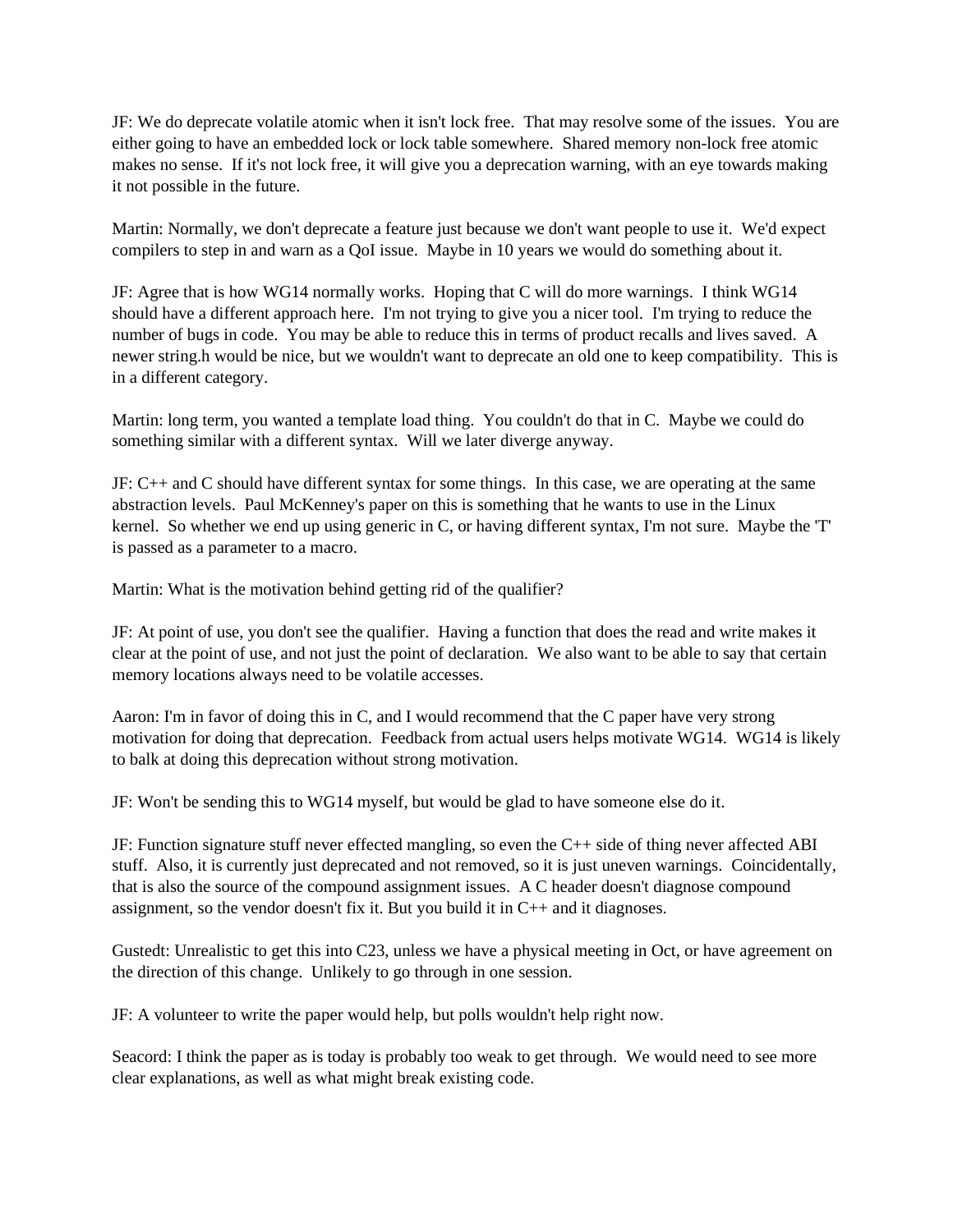JF: Just a diagnostic, so technically, no breakage. If you turn warnings into errors, then yes, code will break. What I would do with a paper is take what we deprecated and have the concrete examples.

# WG14 N2655, P2311R0 Make false and true first-class language features

Champion: Jens Gustedt

Maurer: Are these now really keywords, or not? Or can I not detect it because I can't write ifdef true / false anymore? Keywords are reserved tokens in the token stream

Gustedt: But not in the preprocessor

Maurer: named constants in the proposed changes, does a table of reserved words exist in C?

Gustedt: The tokens would be added to the list of keywords

Maurer: That means after preprocessing phase, they would be given as proper keywords to the later phase 7 parser that parses C.

Gustedt: There's a possible option in the proprocessor that may cause the true to be replaced by itself.

Maurer: So it would be a bad program that does ifdef true?

Gustedt: I'm not sure.

Maurer: In  $C_{++}$  we allow constant expressions in the preprocessor. C and  $C_{++}$  differ here. We have a constant-expression grammar that can be used in the preprocessor. You don't get identifiers there yet though. True and false are not identifiers in C++, they are keywords there.

Gustedt: This sounds similar to what C is doing, but the results should be mainly the same. For  $\hat{f}$  #if true, it would be special in the preprocessor as it would need to be replaced by literal 1.

Maurer: I think  $c++$  handles that case by making all the expressions fit in intmax t. I think what you have is compatible with what we do in C++.

Aaron: Was wondering how the constant-expression hookup works.

Ben Craig: C++ removed op++ and op-- from bool. You don't need to change it here, but it's something that may be worth considering while messing with bool.

Hubert: C preprocessor wording is very similar to the  $C_{++}$  wording. It uses constant-expression as well. I may have missed the part where it tries to put it through further phases of translation. The wording may be able to be very similar in the two standards. If you make them keywords and treat them as constant expressions, then true and false already exist, so you could just evaluate true or false without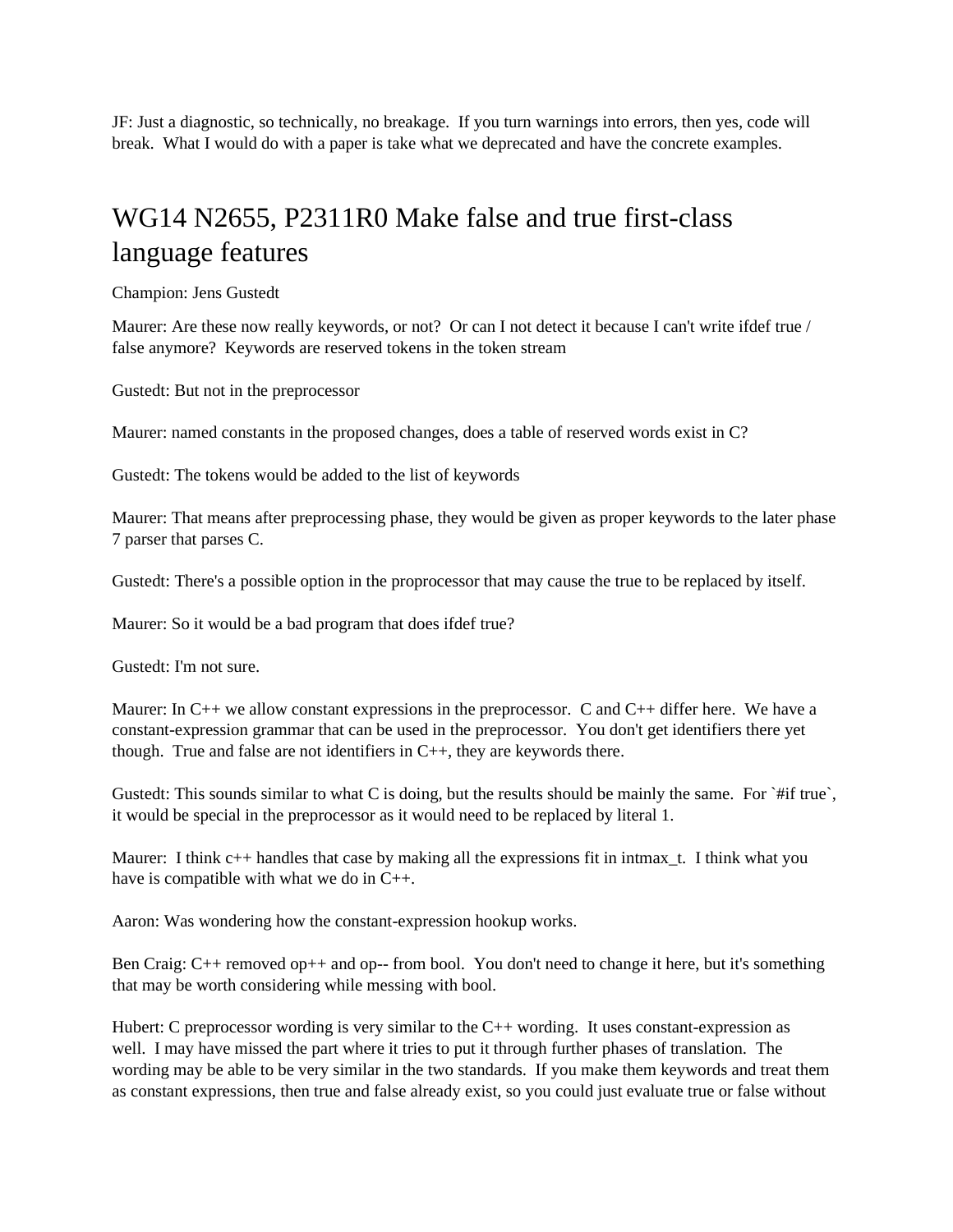turning them into a number.

Aaron: We need the numerical value for conversions anyway, don't we? In case I do  $a + true$ ?

Gustedt: This is new land for C because we haven't had keywords with values. I would prefer to have it explicit.

Hubert: Different wording may cause more problems. If you don't touch true and false and let it be converted to a token, then it is all well defined.

Gustedt: If you have it in an if expression, it's not converted to tokens?

Hubert: p7 of 10.1.7, conditional inclusion.

From Jens Maurer to Everyone: 01:09 PM

C++ cpp.cond p11: After all replacements due to macro expansion and evaluations of defined-macroexpressions, has-include-

expressions, and has-attribute-expressions have been performed, all remaining identifiers and keywords, except

for true and false, are replaced with the pp-number 0, and then each preprocessing token is converted into a token.

Maurer: C says "all remaining identifiers are replaced with pp-number 0", we need to say "except for true and false". Then true and false are turned into tokens, which is what we want. We have very similar phrasing in C++.

Gustedt: I think I had that wording once...

Hubert: There's usual arithmetic conversions and promotion in C and  $C_{++}$  that need to take place. We want to make sure that those rules are the same.

Hubert: Expression as type of int, but it has a different range in the context of preprocessing.

Aaron: True and false are no longer going to be integer constant expressions unless we change something. And that feels in the same general vein. The shall have integer type wording may be causing us some pain.

Maurer: 6.6p6 defines a technical phrase integer constant expression, and true doesn't fit that definition anymore.

Hubert: C has some confusion whether bool is an integer type or not.

Gustedt: It is an unsigned integer in C.

Aaron: It is a standard unsigned integer type.

Hubert: We need to be more concerned then. The PP case is where it is more obvious with the range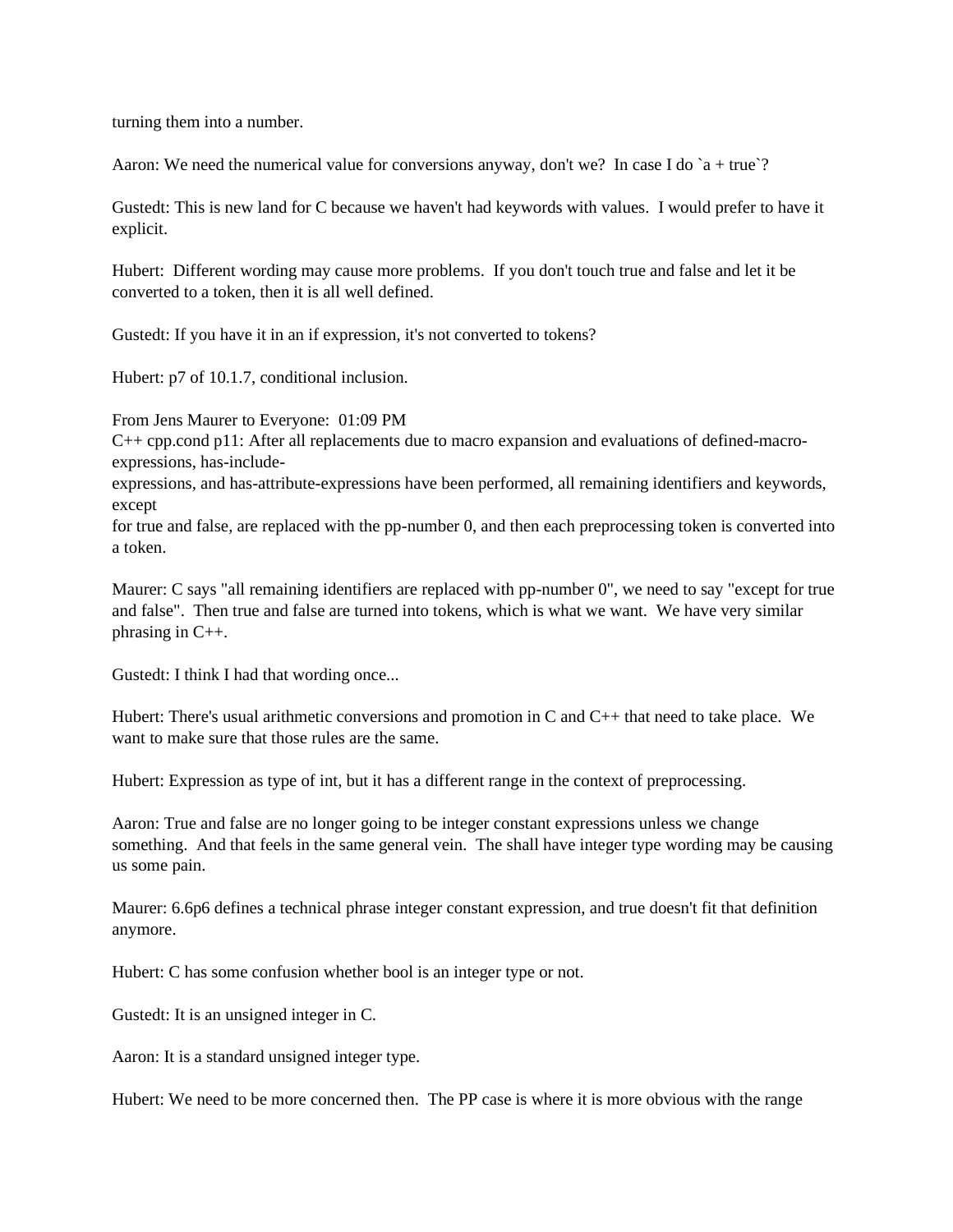problem. Usual arithmetic conversions may act badly. Need to check how bool promotes between the two languages, and I don't think we will get to the bottom of it today.

Gustedt: In C it's the lowest integer range and promotes, just not in the PP. Types don't exist in the PP, which are signed or unsigned which have the range of intmax.

Maurer: That's not how I read it. We have a difference of opinion in what the #if wording says in C. I think that you have type correct behaviors in #if statements with all the type rules, except they all have the same range. The alternative is that all the types are actually intmax and uintmax.

Gustedt: This didn't occur before now is that we haven't had literals with narrow type. Promotion didn't occur before now.

From Aaron Ballman to Everyone: 01:22 PM all signed integer types and all unsigned integer types act as if they have the same representation as, respectively, intmax\_t and uintmax\_t

Hubert: character literals do differ between C and C++ (int vs char).

Hubert: Outside of preprocessing, it's still an issue. bool is allowed to have a gigantic range in C.

Gustedt: Not more than int or char.

Hubert: char is allowed to have the same range as int / unsigned int. So bool promotion differs because C++ says it goes to int. On some platforms, C could go to unsigned.

Seacord: Current wording requires it to be unsigned. All unsigned integer types act as if they are uintmax\_t.

Hubert: C could have a profile where booleans promote to unsigned, but in  $C_{++}$  always promotes to int.

Seacord: promotion rules would always need to promote to int. It says that all the values can be represented by int.

Hubert: 6.25 type doesn't say that.

Hubert: Indeterminate values of bool can be more than 0 or 1.

Uecker: Should change bool to not have any other values.

Hubert: That's a huge change, because indeterminate values don't have to behave as true or false.

Uecker: C doesn't have indeterminate values.

Gustedt: Trap representations?

Uecker: Everything other than 0 or 1 would be a trap representation by definition.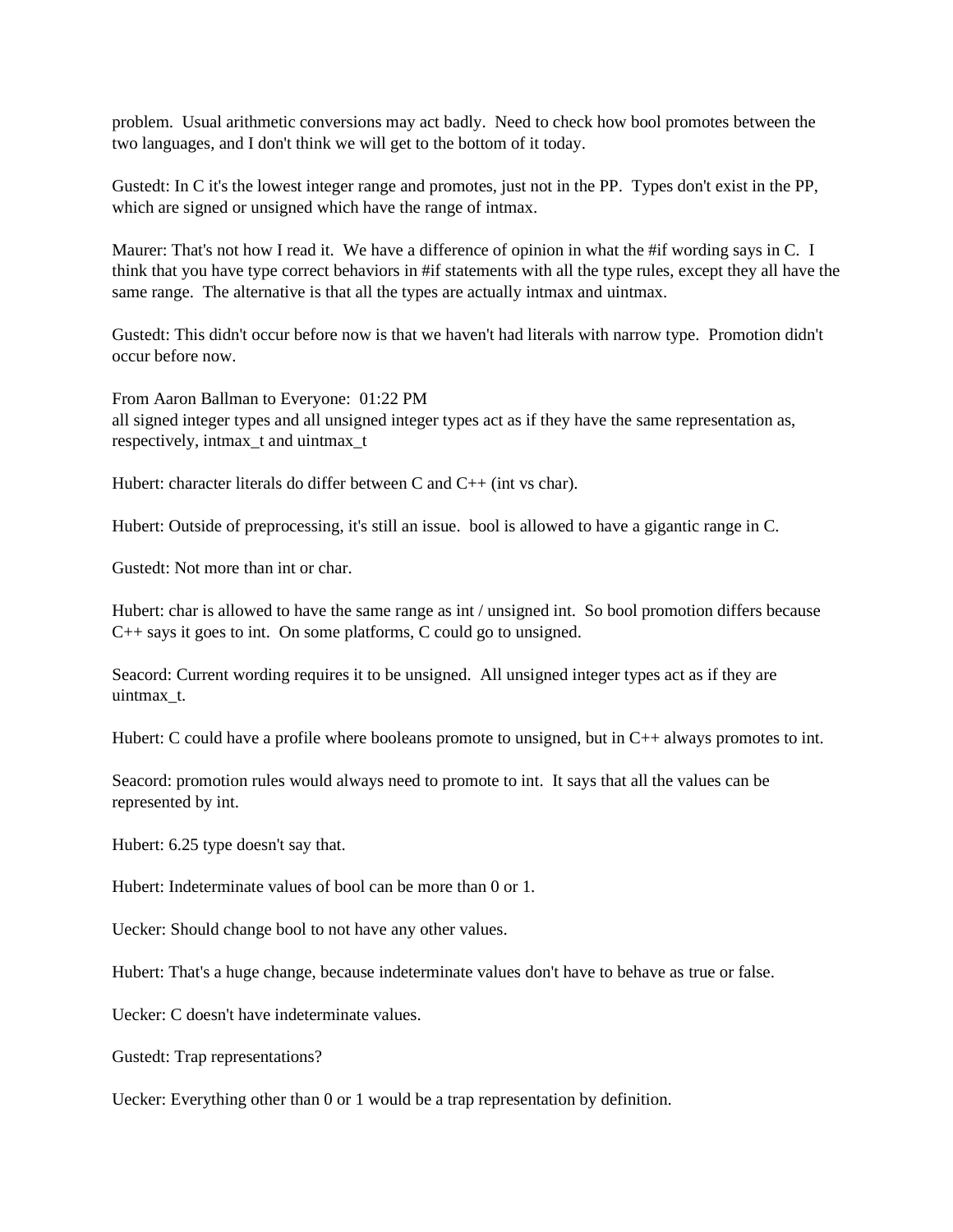Hubert: I guess that's fine? But that's a bigger change than what the paper is presenting.

Maurer: Have the same problem in the phase 7 language as in the PP though.

Hubert: \_Bool is already a type in C. We are now calling \_Bool -> C++ bool. Now we are trying to say that  $Bool \rightarrow C$  bool. That might be a problem because of the unsigned-ness of  $Bool$ .

Maurer: C<sup>++</sup> bool is a special type that always promotes to int.

Seacord: I don't think C should promote to unsigned int, it should always promote to int.

Maurer: If C fixes that, then that is fine, and would fix a lot of  $C_{++}$  interop. Then you wouldn't need the special preprocessor wording. It also fixes the odd word width situation.

Gustedt: Not convinced that we shouldn't fix it in the preprocessor. Can bool have different values than 0 and 1 or false and true?

Maurer: If they can, you can't observe it.

Aaron: as an implementation perspective, I am opposed to things that would diverge the preprocessor. Having one behavior in C and a different in C++ wouldn't fly, I would pick one and just be non-conforming on the other.

Aaron: Only concern is breaking existing C code.

Seacord: We should just use the C++ one.

Gustedt: Changing the language part, I would like to narrow bool to have the values false and true, and everything else traps. Then we see what comes out of it. Also worried about the procedural side of things. Which conversions we hit may not get things voted in this year. May have to wait until the next release to get true and false.

Aaron: I would rather see true and false go in C26, rather than introduce an incompatibility in the promotion rules.

Hubert: The macro that exists in the C++ version of the header, and in C, the macro may need to be retained by the header, or become a predefined macro.

Gustedt: That is one of the C questions.

Hubert: The bool false defined macro.

Gustedt: stdbool.h shouldn't disappear immediately with no content (or less content). It will survive for some time.

Hubert: The macro for bool false defined should remain.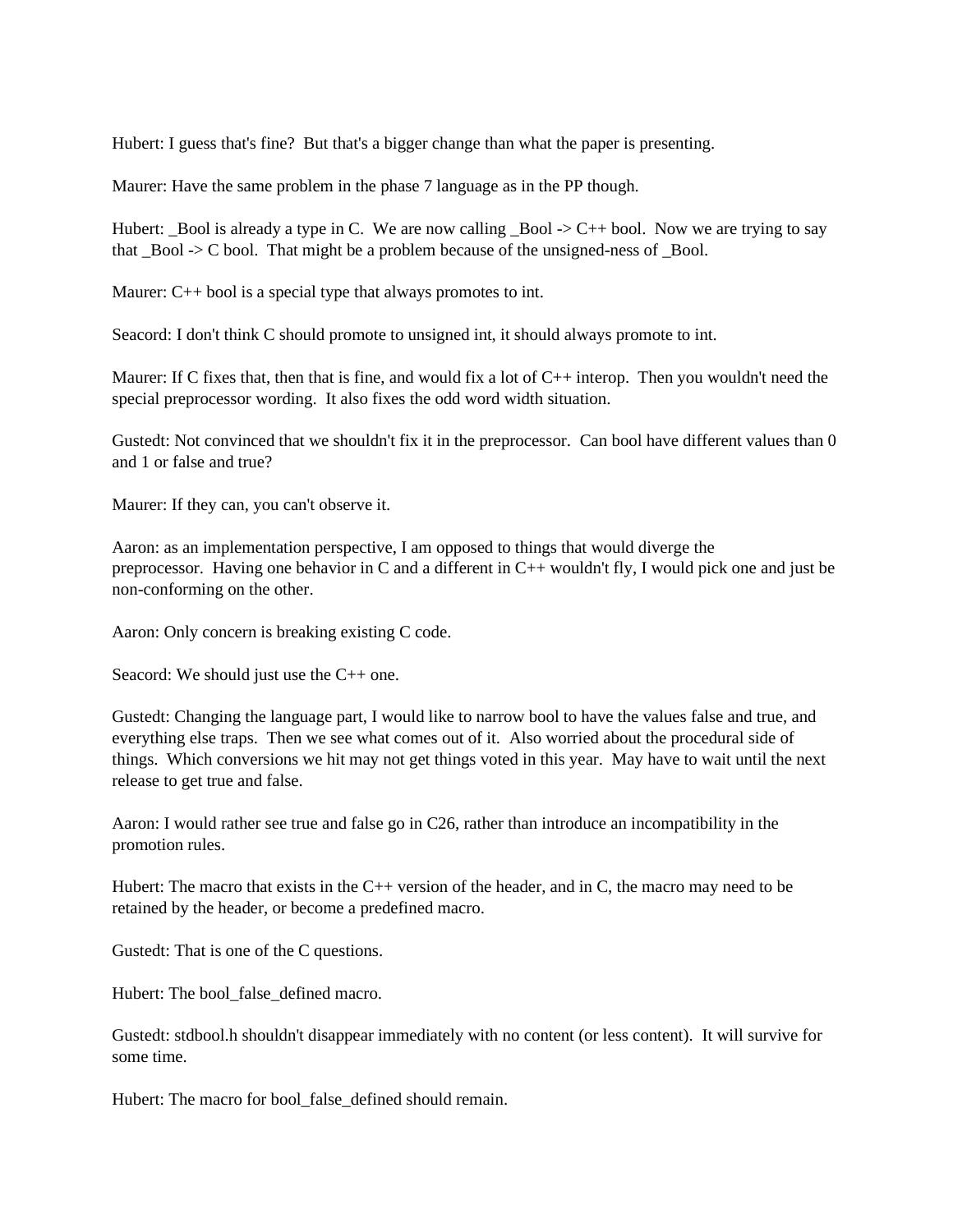Gustedt: If we want to remove the thing at some point, then someone needs to do that.

Aaron: Removing it could break code that is checking for that macro.

Gustedt: Do people use that with ifdef or if? Never understood what it is for.

Hubert: With feature test macros in  $C_{++}$ , we always ask how it would be used. This feels like a feature test macro, but don't know how it would be used.

Ben Craig: Could test for bool false defined to undef true, then make a function called true.

Aaron: 7.18p5 lets users redefine true and false, need to fix that.

Gustedt: We would be making true and false keywords, so we will be breaking those use cases. So users shouldn't be undefing and redefing true, false, bool. Otherwise we would just leave it as is.

Gustedt: Should ask wg14 about changes to conversions in  $C_{++}$  is sufficiently unambiguous to be carried over to C.

Seacord: Need to change this paper for the June meeting to answer this question.

Hubert: C standard should clarify that the promotion of a boolean to unsigned does not occur, however they do it.

Aaron: Anyone that disagrees with that point? (The room agrees)

Hubert: So do we want to use the C++ version of the PP wording. After that we have the open question of the header. There's the one macro that C++ defines bool\_true\_false\_are\_defined. Maybe this is the one liason item that is up in the air. Could say it's not defined, defined in the header, or pre-defined. C++ chose to put the define in the header.

Gustedt: stdbool.h header is a compat header with C. Now, driving this back into C as a requirement of what to do sounds backwards to me.

Aaron: I don't see it as a driving requirement, so much as being worried about code breakage. Regardless of how we address that, we should have some discussion in the paper, and ensure that wg21 needs to do the same thing, because it would be silly for C++ to retain it if wg14 removes it.

Seacord: Shouldn't we deprecate the macro?

Gustedt: Saying that the obsolete header provides the obsolete macro would make people happy?

Aaron: Other action is to address P4 of 7.18, and saying what we want to do with those provisions.

Gustedt: In C you have the right to redefine your keywords, but why not these? But the idea is to basically not allow this for true and false and all the other keywords we are changing. Change 4 asks the